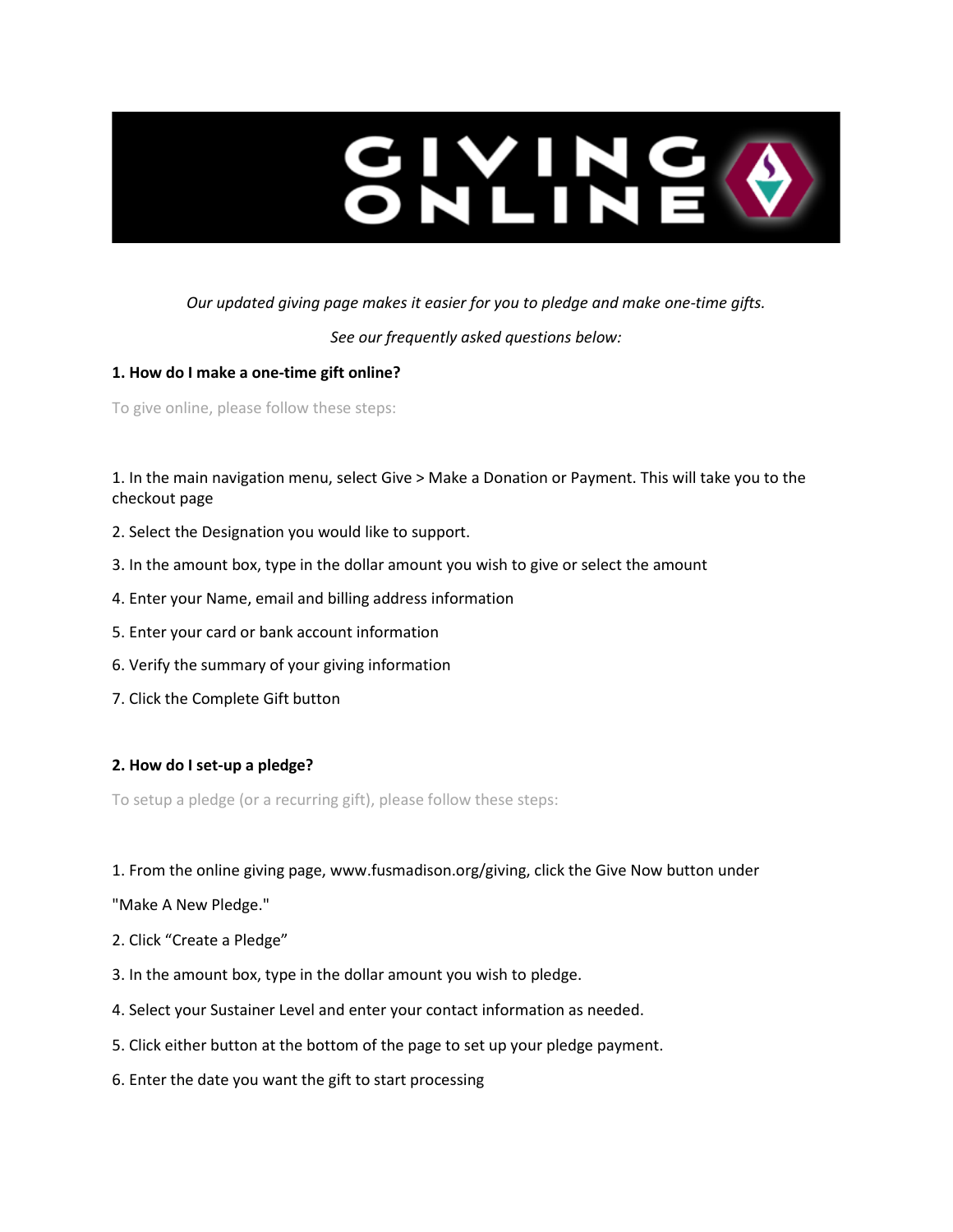- 7. Enter your Name, email and billing address
- 8. Enter in your card or bank account information
- 9. Verify the summary of your giving information
- 10. Click the Complete Gift button

#### **3. I'm currently a Sustainer, how do I update my pledge or payment details?"**

To edit your Sustainer pledge, please follow these steps:

- 1. Login to your online giving account
- 2. Click Pledge > 2021-2022 Pledge
- 3. Click on the Edit Pledge Button
- 5. On this screen, you can change your donation amount, the see Sustainer level of your gift.
- 6. If everything looks correct, click the Submit button

### **4. How do I make changes to my pledge payment?**

To edit your pledge, please follow these steps:

#### 1. Login to your online giving account

- 2. Click the Profile button
- 3. Click on the Recurring Payments link
- 4. Click the Edit button to make changes to your scheduled contribution
- 5. On this screen, you can change your donation amount, the frequency of your gift, and the

#### next start date

6. If everything looks correct, click the Submit button

### **5. How do I stop my pledge payments?**

To delete your pledge, please follow these steps:

- 1. Login to your online giving account
- 2. Click the Profile button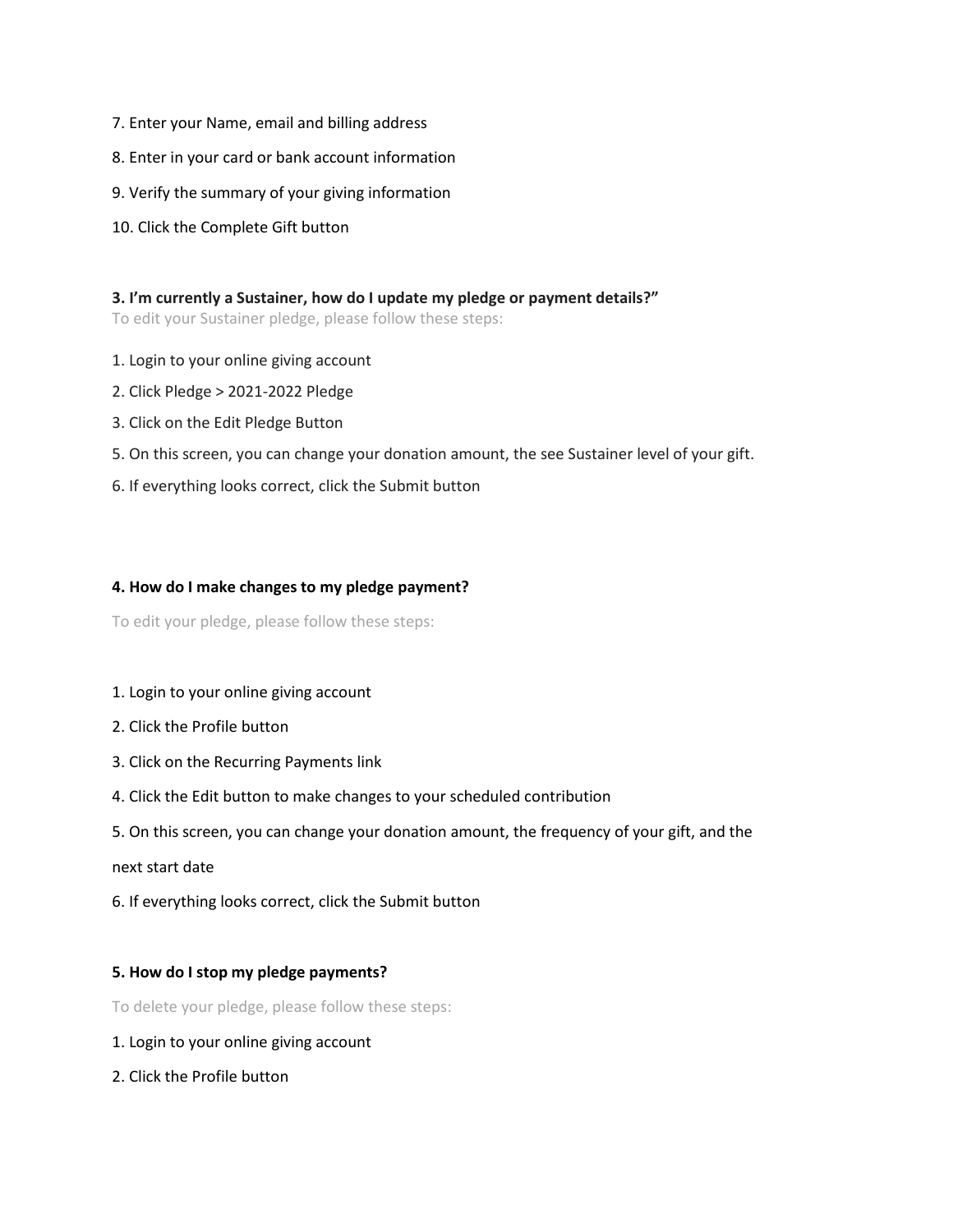- 3. Click on the Recurring Payments link
- 4. Click the Delete button next to the scheduled contribution you wish to remove
- 5. Click the OK button to confirm the delete
- 6. Verify your schedule is no longer visible in the list

#### **6. Do I have to create a login to give online?**

It is not necessary to create an online account to give online. Our system will automatically match your giving based on your billing information and email address. With your account, you will be able to edit your contact information, view your giving history, print a giving statement, edit/save payment information and edit your pledges. Additionally, with saved billing and payment information you can complete your online gift in fewer steps.

#### **7. How do I make changes to my online giving profile or saved payment information?**

To make changes to your online giving profile, please follow these steps:

- 1. Login to your online giving account here
- 2. Click on the Profile link
- 3. Navigate to the "Profile" page in the right hand menu.
- 4. In the Contact Information section, you can update your phone number(s), email address, and mailing address

5. In the Your Saved Payment Methods section, you can edit and delete your saved payment methods

6. After making any profile changes, make sure to click the Submit button under the Gift/Visibility Permission section

7. Click the OK button

#### **8. How do I update my address on my online giving profile?**

- 1. Login to your online giving account
- 2. Click on the Profile link
- 3. Navigate to the "Profile" page in the right hand menu.
- 4. In the Contact Information section, you can update your phone number(s), email address,